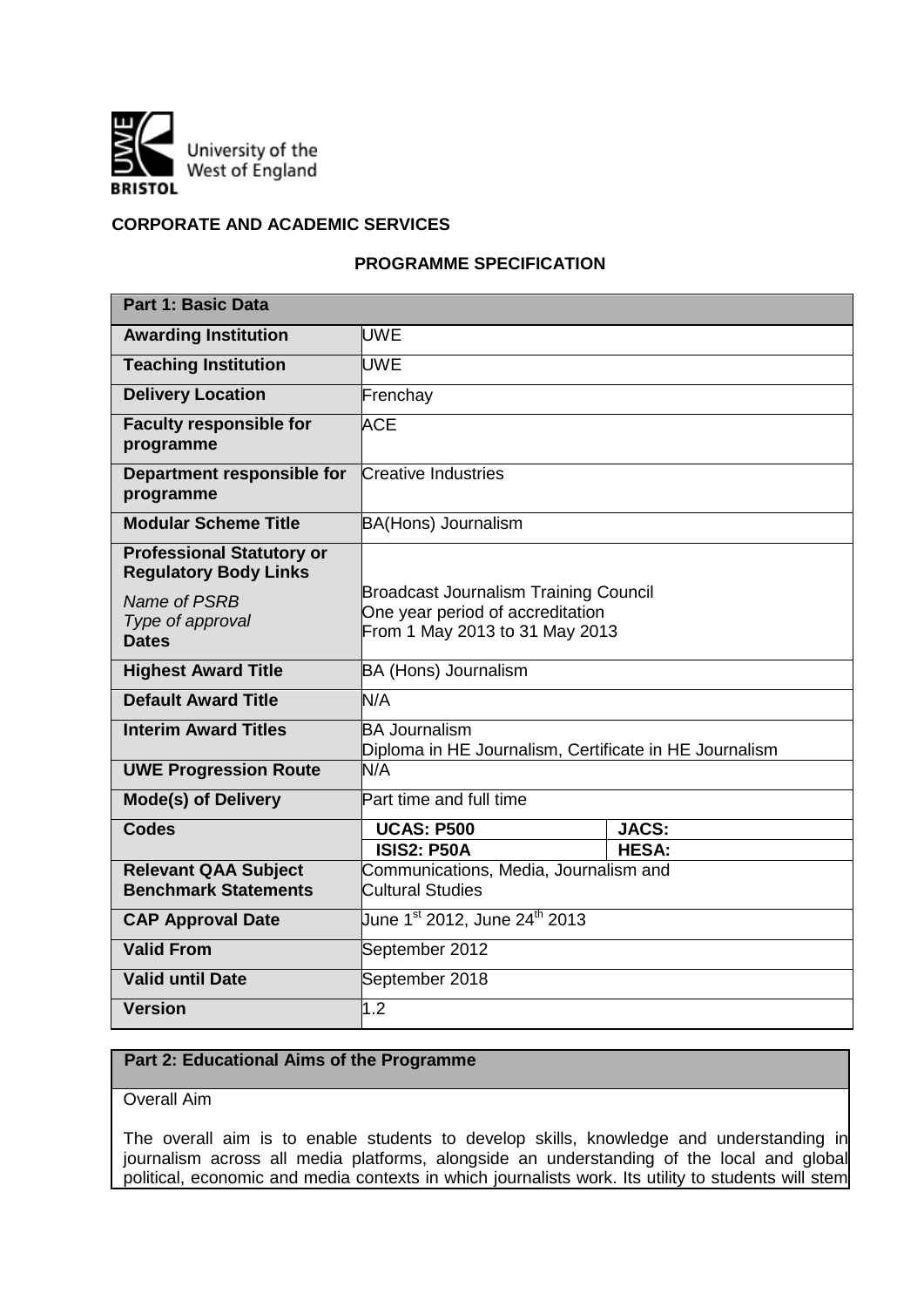# **Part 2: Educational Aims of the Programme**

from a fully immersed engagement with up to date production technologies combined with writing and production skills ensuring graduates of this programme are employable across a range of communication industries in the public and private sector.

The award complies fully with guidelines issued by the Broadcast Journalism Training Council, and the modules and award structure reflect the commitment to achieving professional standards as detailed by the industry, alongside academic and theoretical perspectives designed to produce reflective practitioners.

# **3: Learning Outcomes of the Programme**

The award route provides opportunities for students to develop and demonstrate knowledge and understanding, qualities, skills and other attributes in the following areas:

Specific Aims

- To enable students to develop skills, knowledge and understanding in digital journalism across print, screen and web platforms reflecting its converged, multiplatform delivery.
- To enable to students to originate and develop story ideas, drawing from traditional and novel news agendas and showing due sensitivity to what the audience might expect.
- To establish a critical approach to both the practice and study of journalism.
- To equip students with practical journalistic production skills including knowledge of writing, subbing or reversioning copy for different news organisations, audiences, platforms and purposes.
- To enable students to inform their journalism practice with a critical understanding of standard frameworks established in law, industry regulation, professional guidelines and ethical concerns in different national and international contexts.
- To develop students' understanding of the political economy and organisation of journalistic practice and news operations within the broader context of the media industries.
- To develop students' ability to pursue complex tasks in an independent and self disciplined manner across multiple disciplines.
- To prepare students for future careers which require a high level of analytical and communication skills.
- To recognise issues relating to employment and self employment in relation to current, and changing, industry/professional needs.
- To give students the opportunity to gain professional experience of multimedia journalism through work placement within the industry.
- Students' information literacy skills will be supported and developed throughout the programme.

# **Special Features**

Multimedia/Broadcast News Days, which operate at all three levels of the Journalism degree, require students to work as an integrated team, replicating the day to day activities of print, broadcast and multimedia news professionals. Students will, during the course of their studies, take on all the roles (for example, reporter, producer, director, news reader, camera operator) necessary to produce a news broadcast for both television and radio and online.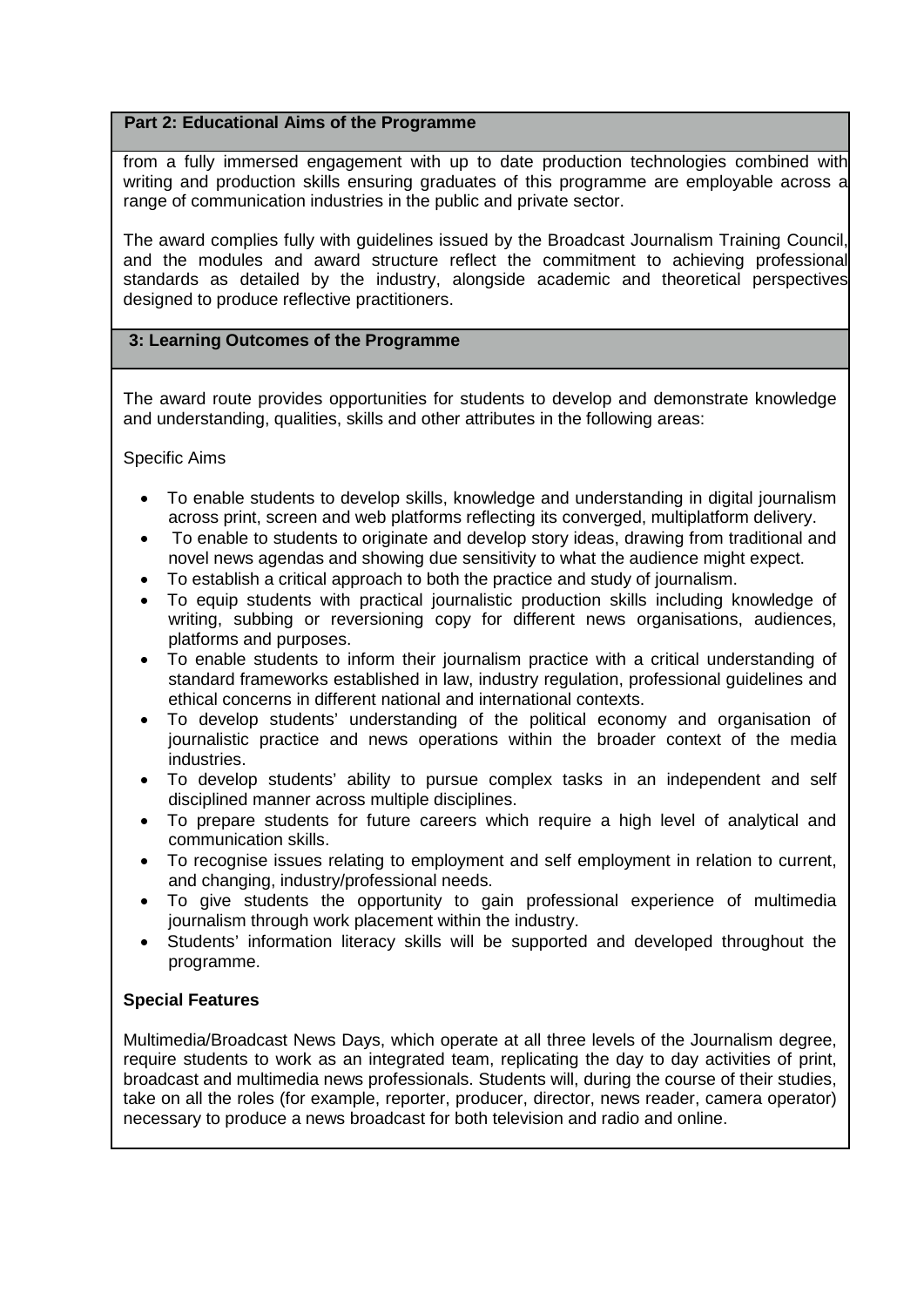| <b>Learning Outcomes</b>                                                                                                                                                                                                                                                                                                                             | Teaching,<br>Learning<br>and<br><b>Assessment</b><br><b>Strategies</b>                                                                                                                                                                                                       |  |  |  |  |  |  |  |
|------------------------------------------------------------------------------------------------------------------------------------------------------------------------------------------------------------------------------------------------------------------------------------------------------------------------------------------------------|------------------------------------------------------------------------------------------------------------------------------------------------------------------------------------------------------------------------------------------------------------------------------|--|--|--|--|--|--|--|
| A Knowledge and Understanding                                                                                                                                                                                                                                                                                                                        |                                                                                                                                                                                                                                                                              |  |  |  |  |  |  |  |
| A Knowledge and understanding of:                                                                                                                                                                                                                                                                                                                    | Teaching/learning methods and strategies:<br>Acquisition of understanding 1 and 2 has a                                                                                                                                                                                      |  |  |  |  |  |  |  |
| 1. the evaluation and use of theoretical and<br>interpretative frameworks employed in the study                                                                                                                                                                                                                                                      | primary focus in the core modules Journalism<br>and Society (UACAJK-15-1) and Journalism and                                                                                                                                                                                 |  |  |  |  |  |  |  |
| of journalism in an interactive digital media<br>sphere.                                                                                                                                                                                                                                                                                             | Public Communication (UACAJX-15-2)<br>Additional support is provided through the core<br>modules Broadcast Journalism 1 (UACAJL-30-                                                                                                                                          |  |  |  |  |  |  |  |
| 2. the importance of historical and national<br>contexts in the study of journalism and the<br>relationships between media and society.                                                                                                                                                                                                              | 2), and Media Law and Ethics (UACAKB-30-2).<br>These conceptual frameworks are reinforced<br>and tested in the optional Dissertation module at<br>level three (UACAHT-30-3) alongside optional                                                                               |  |  |  |  |  |  |  |
| 3. local and international media accountability<br>systems and their role in the relationship<br>between state, citizen and journalist                                                                                                                                                                                                               | modules Conflict Journalism (UACAKC-15-3)<br>and Media Campaigns and Activism (UACAHG-<br>15-3) and Sport, Journalism and the Media<br>(UACAKE-15-3)                                                                                                                         |  |  |  |  |  |  |  |
| 4. the concepts and theories of Journalism<br>leading to strategic thinking and critical<br>analyses of practices in the field within the<br>broader context of the media industries.                                                                                                                                                                | Acquisition of understanding 3 is achieved<br>through studying the core modules<br>Newsgathering (UACALG-30-1), Civic<br>Journalism (UACAKA-30-1) and Media Law and                                                                                                          |  |  |  |  |  |  |  |
| 5. contemporary practice within the print,<br>television, radio and online industries, the<br>technologies currently used alongside the<br>genres, codes and conventions in common use.                                                                                                                                                              | Ethics (UACAKB-30-2). Additional support is<br>provided through the optional<br>Project/Dissertation module at level three.<br>(UACAHT-30-3)                                                                                                                                 |  |  |  |  |  |  |  |
| 6. the context of both of the British, European<br>legal and international legal regimes as this<br>affects newsgathering and publication, and of<br>contemporary ethical and regulatory constraints<br>conditioning the performance of journalism<br>including a knowledge of the international and<br>legal constraints within which journalism is | Acquisition of understanding 4 is central to all<br>modules on this award reinforced through<br>optional modules Conflict Journalism (UACAKC-<br>15-3) and Media Campaigns and Activism<br>(UACAHG-15-3) and Sport, Journalism and the<br>Media (UACAKE-15-3)                |  |  |  |  |  |  |  |
| practiced<br>7. knowledge and understanding of related work<br>environments including entrepreneurial and<br>freelance skills.                                                                                                                                                                                                                       | Acquisition of understanding 5 is at the core of<br>every level of this programme.<br>Acquisition of understanding 6 will be through<br>compulsory modules Newsgathering (UACALG-                                                                                            |  |  |  |  |  |  |  |
| 8. the importance of interdisciplinary approaches Media Law and Ethics (UACAKB-30-2),<br>to their practice, for example: Public Relations                                                                                                                                                                                                            | 30-1), Civic Journalism (UACAKA-30-1) and<br>Broadcast Journalism 1 (UACAJL-30-2)<br>Broadcast Journalism 2 (UACAJM-30-2) and<br>Journalism Futures (UACAH5-15-3)                                                                                                            |  |  |  |  |  |  |  |
|                                                                                                                                                                                                                                                                                                                                                      | Acquisition of understanding 7 and will primarily<br>be developed throughout the degree with<br>particular emphasis placed at level three<br>through Journalism Futures (UACAH5-15-3),<br>Multimedia Journalism (UACPMH-30-3) and<br>Professional Practice (UACAL9-30-3) and |  |  |  |  |  |  |  |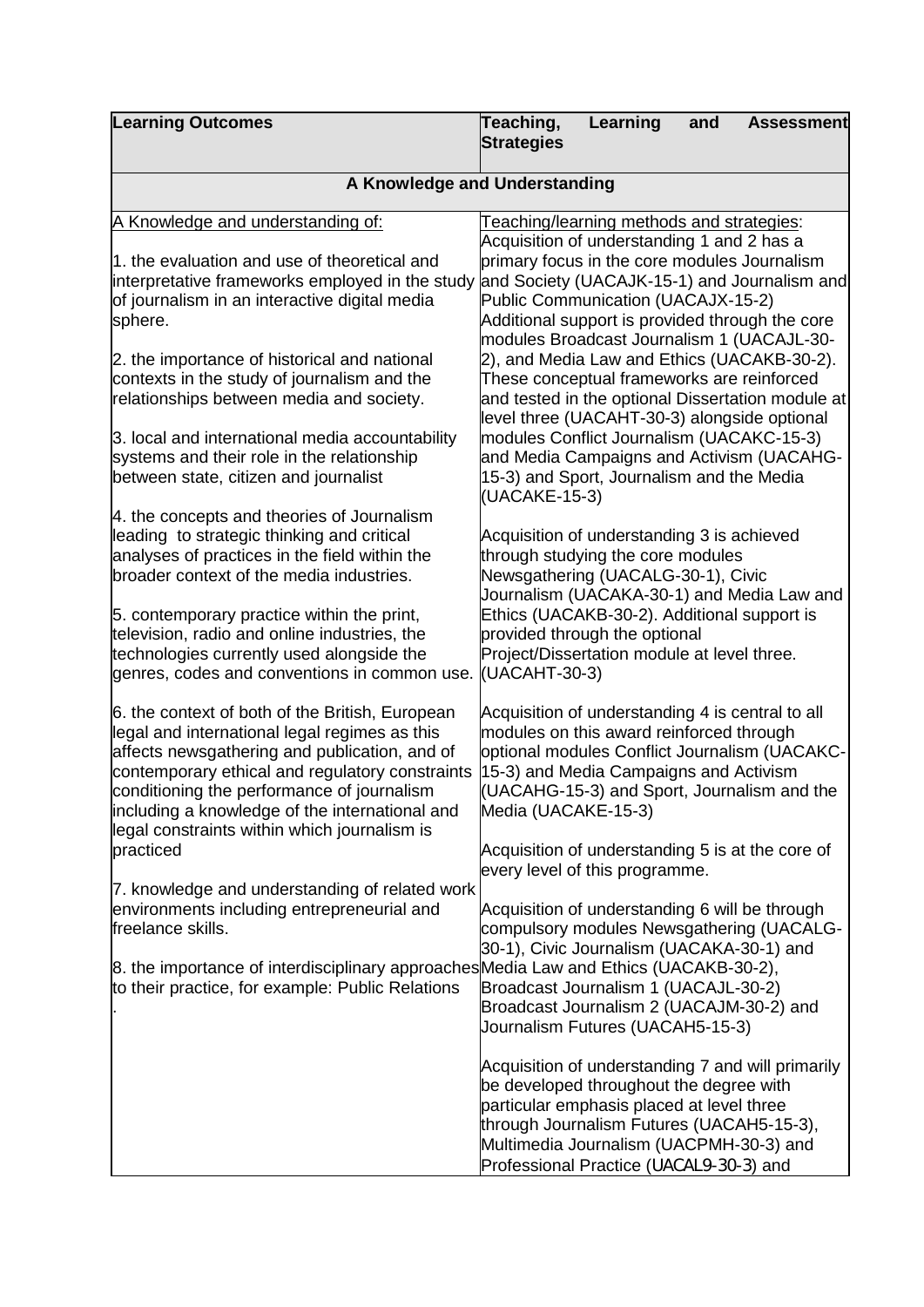|                                                                                                                                                                                     | Journalism Project (UACAHT-30-3).                                                                                                                                                                                                                                                                                                                                                                                                                                                      |
|-------------------------------------------------------------------------------------------------------------------------------------------------------------------------------------|----------------------------------------------------------------------------------------------------------------------------------------------------------------------------------------------------------------------------------------------------------------------------------------------------------------------------------------------------------------------------------------------------------------------------------------------------------------------------------------|
|                                                                                                                                                                                     | Additional support is provided through regular<br>industry guest speaker series, formal work<br>placement relationships with the region's<br>journalism and media industries and<br>employability seminars for all years.<br>Acquisition of understanding 8 is at the core of<br>all practice modules in this degree. Public<br>Relations is also taught in distinct modules,<br>Introduction to Public Relations and<br>Communications (UACAKF-15-1) and<br>Copywriting (UACAHH-15-3) |
|                                                                                                                                                                                     | Assessment:                                                                                                                                                                                                                                                                                                                                                                                                                                                                            |
|                                                                                                                                                                                     | Assessment is primarily through course work,<br>which takes the form of multi-platform newsdays<br>and practical projects alongside other forms<br>journalistic writing. Other elements may include<br>seminar presentations and written examinations<br>under controlled conditions.<br>Throughout, students are encouraged to<br>undertake independent reading both to<br>supplement and consolidate what is being                                                                   |
|                                                                                                                                                                                     | taught/learnt and to broaden their individual<br>knowledge and understanding of the subject.                                                                                                                                                                                                                                                                                                                                                                                           |
|                                                                                                                                                                                     | <b>B Intellectual Skills</b>                                                                                                                                                                                                                                                                                                                                                                                                                                                           |
| <b>B Intellectual Skills</b>                                                                                                                                                        | Teaching/learning methods and strategies:                                                                                                                                                                                                                                                                                                                                                                                                                                              |
| 1. read academic and other complex texts<br>closely and critically.                                                                                                                 | Intellectual skills are developed at all levels<br>through a range of learning approaches<br>including lectures, seminars, workshops,                                                                                                                                                                                                                                                                                                                                                  |
| 2. analyse genres of news discourse with rigour newsdays, group work, case studies, projects,<br>and insight.                                                                       | exercises and I.T. based activities.                                                                                                                                                                                                                                                                                                                                                                                                                                                   |
| 4. present complex ideas with clarity in writing<br>verbally, diagramatically and by using other these are honed in all compulsory and optional<br>media.                           | 3. construct coherent and defensible arguments. Outcomes 1 and 2: The student is introduced to<br>foundational analytical and practical approaches<br>within all modules at level 1. At levels 2 and 3<br>modules.                                                                                                                                                                                                                                                                     |
| 5. manage and control diverse and complex<br>discursive and numerical material ie: locate, assignments, group discussions, seminars and<br>select, synthesise, précis and evaluate. | Outcomes 3 and 4: At levels 1 and 2 formative<br>workshops are designed to support the<br>development of these key intellectual skills. At                                                                                                                                                                                                                                                                                                                                             |
| 6. identify key questions, issues and debates<br>central to the profession and to undertake<br>analyses of their implications in Journalism.                                        | level 3 there is far greater independence<br>expected and the students will also be<br>identifying and situating much more complex<br>intellectual debates and traditions.                                                                                                                                                                                                                                                                                                             |
| 7. develop critical and creative solutions in<br>response to problems identified within their<br>subject specialisms.                                                               | Outcomes 5 and 6: At level 2 the student is<br>given a greater degree of autonomy in the                                                                                                                                                                                                                                                                                                                                                                                               |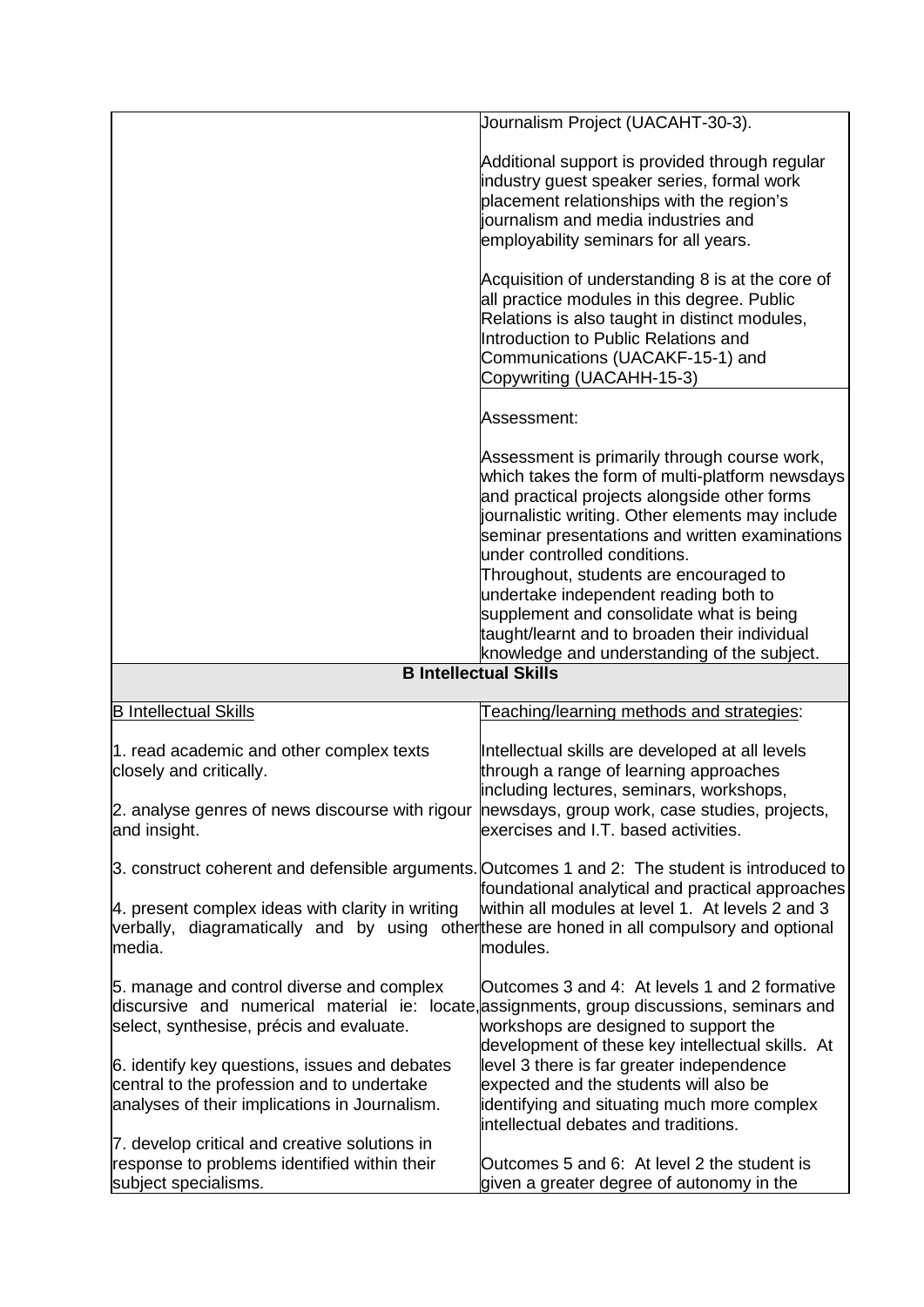|                                                                                                                                                                                                                                                                                                                                                                 | development of research and project proposals.<br>These are assessed in compulsory and option<br>modules through project briefs and case studies.<br>At level 3 the students will design and<br>implement independent projects in all modules<br>with an increasing degree of engagement with<br>professional contexts and standards of<br>academic and practical work.                                                                                                                                  |
|-----------------------------------------------------------------------------------------------------------------------------------------------------------------------------------------------------------------------------------------------------------------------------------------------------------------------------------------------------------------|----------------------------------------------------------------------------------------------------------------------------------------------------------------------------------------------------------------------------------------------------------------------------------------------------------------------------------------------------------------------------------------------------------------------------------------------------------------------------------------------------------|
|                                                                                                                                                                                                                                                                                                                                                                 | Outcome 7: at level 1 and 2 the students are<br>presented with a range of briefs that increasingly<br>require independent and creative thinking. They<br>are particularly assessed on these in practical<br>projects at level 1 and two. At level 3 these<br>skills are particularly honed through larger scale<br>more demanding practical and written projects<br>where the student is expected to work<br>independently alongside staff supervision.                                                  |
|                                                                                                                                                                                                                                                                                                                                                                 | Assessment:<br>A variety of assessment methods are employed<br>to demonstrate the acquisition of intellectual<br>skills. These include reflective critiques, essays,<br>learning diaries, research reports, presentations,<br>practical projects, case studies and exams.<br>Throughout, students are encouraged to<br>undertake independent reading both to<br>supplement and consolidate what is being<br>taught/learnt and to broaden their individual<br>knowledge and understanding of the subject. |
|                                                                                                                                                                                                                                                                                                                                                                 | <b>C Subject, Professional and Practical Skills</b>                                                                                                                                                                                                                                                                                                                                                                                                                                                      |
| C Subject, Professional and Practical Skills                                                                                                                                                                                                                                                                                                                    | Teaching/learning methods and strategies:                                                                                                                                                                                                                                                                                                                                                                                                                                                                |
| 1. The ability to plan and manage individual and Core competences in selection, editing and<br>group-based, creative, research and production<br>projects to a given brief, deliver them to deadline valuable in the new knowledge-based economy<br>and evaluate the effectiveness of the processes Uournalism Students are encouraged to identify<br>employed. | manipulation of information are extremely<br>the core transferable skills they've learned over<br>the three years to help prepare their CVs.                                                                                                                                                                                                                                                                                                                                                             |
| 2. To demonstrate awareness of professional<br>standards and practices and the ability to<br>evaluate their own performance.<br>3. Acquire knowledge of the full range of<br>best professional practice in journalism.                                                                                                                                          | These skills are acquired accumulatively<br>throughout all levels of the programme through<br>seminar discussion, tutorial guidance,<br>workshops and feedback on live briefs and<br>regulatory codes and ethical practices governing assignments across the student's programme of<br>study.                                                                                                                                                                                                            |
| 4. Strengthen their employment prospects<br>through in depth knowledge of multimedia skills.<br>5. Become active learners through researching                                                                                                                                                                                                                   | The Graduate Development Programme is<br>embedded within key modules across all three<br>levels. At Level One the focus is on study skills,<br>so particular sessions on researching,                                                                                                                                                                                                                                                                                                                    |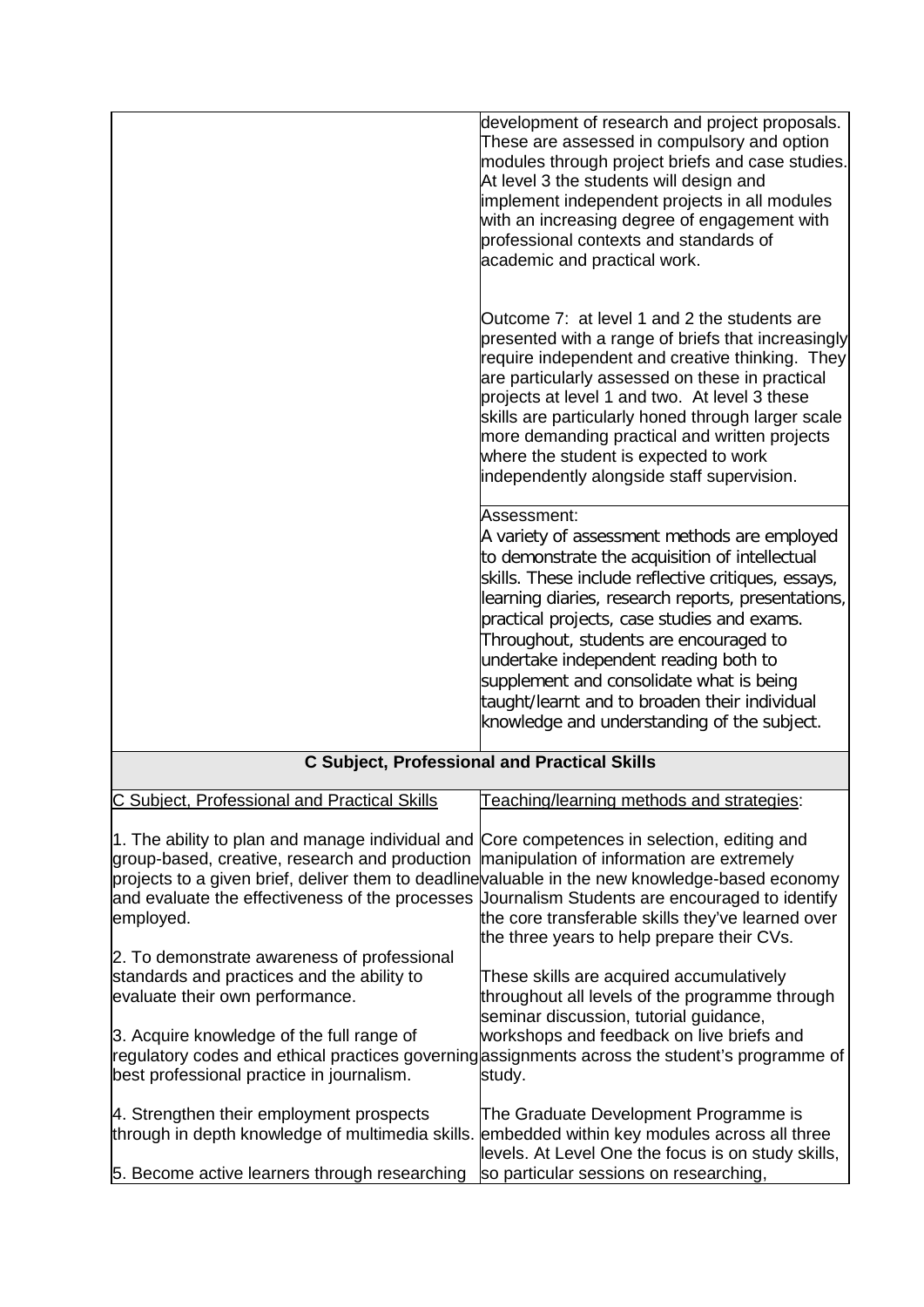| information from multiple sources and<br>based learning.<br>7. Become reflective learners through<br>assessments designed to self-critique and peer- combined with sessions focusing on<br>critique work.<br>8. Integrate their practical skills with a critical<br>understanding and flexibility of thought to enablework experience. At Level three, there are<br>adaptation to change across a student's lifetime sessions specifically aimed at 'life after uni' - | referencing and other academic writing and<br>developing their abilities in enquiry and problem presenting skills will be timed to link to particular<br>assignments. At levels 2 and 3 the focus is still<br>on embedded sessions linked to developing<br>academic skills although these sessions are<br>employability skills. At level 2, students receive<br>advice and guidance on volunteering in order to<br>gain key skills and experiences and relevant<br>such sessions typically include CV workshops,<br>presentation skills and workshops on identifying<br>key skills and attributes, often run with both<br>academic tutors and careers advisers. |
|------------------------------------------------------------------------------------------------------------------------------------------------------------------------------------------------------------------------------------------------------------------------------------------------------------------------------------------------------------------------------------------------------------------------------------------------------------------------|-----------------------------------------------------------------------------------------------------------------------------------------------------------------------------------------------------------------------------------------------------------------------------------------------------------------------------------------------------------------------------------------------------------------------------------------------------------------------------------------------------------------------------------------------------------------------------------------------------------------------------------------------------------------|
|                                                                                                                                                                                                                                                                                                                                                                                                                                                                        | The level three Work Placement module is core<br>and students are encouraged to take work<br>placements from the start of the programme.<br>They must have a minimum of 15 days in a<br>related industry to graduate. Students will be<br>offered industry live briefs as a means of<br>completing coursework at level three. Strong<br>partnerships with key journalism enterprises in<br>Bristol ensure opportunities for<br>placements/internships and knowledge<br>exchange. In addition we use our own staff<br>network to assist student placements across<br>publishing, PR, third sector and local<br>government.                                       |
|                                                                                                                                                                                                                                                                                                                                                                                                                                                                        | Assessment:<br>A variety of formative and summative<br>assessment methods is employed to<br>demonstrate the acquisition of subject and<br>professional skills. These include newsdays,<br>practical projects, writing portfolios, life briefs,<br>learning diaries, research reports, presentations,<br>and case studies.                                                                                                                                                                                                                                                                                                                                       |
|                                                                                                                                                                                                                                                                                                                                                                                                                                                                        | D Transferable Skills and other attributes                                                                                                                                                                                                                                                                                                                                                                                                                                                                                                                                                                                                                      |
| D Transferable Skills and other attributes                                                                                                                                                                                                                                                                                                                                                                                                                             | Teaching/learning methods and strategies:                                                                                                                                                                                                                                                                                                                                                                                                                                                                                                                                                                                                                       |
| Students should be able to:<br>1. communicate effectively in writing and<br>Verbally.                                                                                                                                                                                                                                                                                                                                                                                  | Transferable skills are developed through an<br>integrated programme of learning which is built<br>into all compulsory modules at levels 1, 2 and 3.<br>Additional support is given by the optional<br>modules at level 3.                                                                                                                                                                                                                                                                                                                                                                                                                                      |
| 2. engage in local and global issues both as<br>citizens and apprentice professionals through<br>their study and practice of journalism and so<br>increase their intercultural awareness.                                                                                                                                                                                                                                                                              | UWE's Graduate Development Programme is<br>embedded within key modules across all three<br>levels. At Level One the focus is on study skills,                                                                                                                                                                                                                                                                                                                                                                                                                                                                                                                   |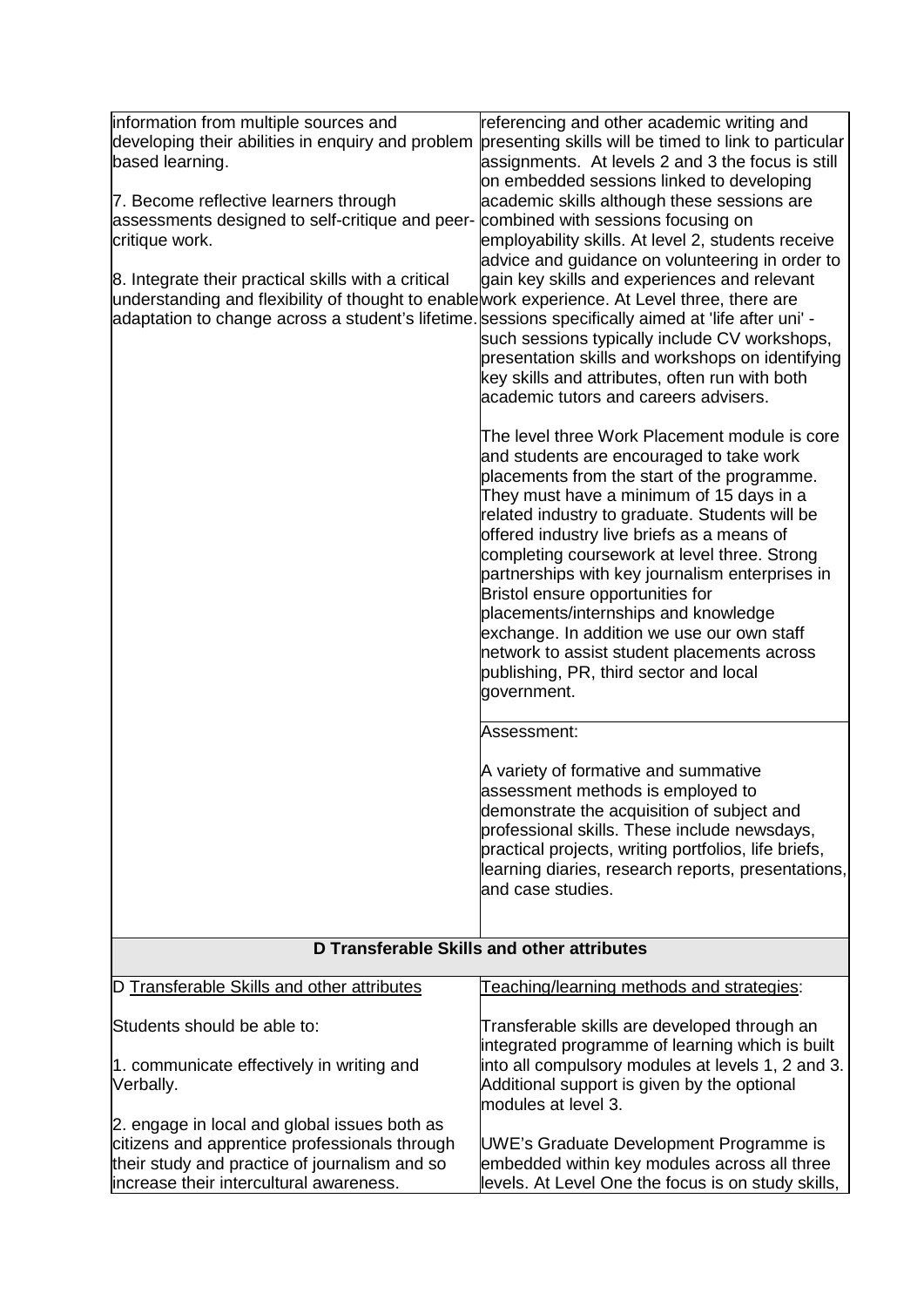|                                                                                                      | so particular sessions on researching,                |
|------------------------------------------------------------------------------------------------------|-------------------------------------------------------|
| 2. engage with significant ethical issues raised                                                     | referencing and other academic writing and            |
| by the changing nature of contemporary                                                               | presenting skills will be timed to link to particular |
| journalism such as privacy, intellectual property, assignments. At levels 2 and 3 the focus is still |                                                       |
| freedom of speech, the politics of media                                                             | on embedded sessions linked to developing             |
| ownership in national, regional and international academic skills although these sessions are        |                                                       |
| contexts etc.                                                                                        | combined with sessions focusing on                    |
|                                                                                                      | employability skills. At level 2, students receive    |
| 3. work independently on complex tasks.                                                              | advice and guidance on volunteering in order to       |
|                                                                                                      | gain key skills and experiences and relevant          |
| 4. organise and self-direct substantial projects.                                                    | work experience. At level three, there are            |
|                                                                                                      | sessions specifically aimed at 'life after            |
| 5. access and evaluate bodies of information                                                         | university' - such sessions typically include CV      |
| from diverse sources.                                                                                | workshops, presentation skills and workshops to       |
|                                                                                                      | identify key skills and attributes, often run with    |
| 6. develop strong information literacy and                                                           | both academic tutors and careers advisers.            |
| numeracy skills.                                                                                     | External speakers and alumni from a wide range        |
|                                                                                                      | of creative and cultural industries are invited to    |
| 6. manage time and work effectively within                                                           | speak to students across all three years of the       |
| given limits.                                                                                        | programme.                                            |
|                                                                                                      |                                                       |
| 7. use appropriate information technology                                                            | Assessment:                                           |
| effectively for research, presentation, and                                                          |                                                       |
| journalistic production;                                                                             | A variety of assessment methods are employed.         |
| 8. work as a supportive member of a team or                                                          | Student's skills are assessed through the             |
| group.                                                                                               | presentation of a variety of practical work           |
|                                                                                                      | (including writing and time based, as-live            |
| 9. demonstrate self reflexivity in their own work                                                    | exercises) and the student's own critical             |
| and that of others                                                                                   | evaluation of that work. The student's critical       |
|                                                                                                      | journal and the development of a sustained            |
| <b>Specific Life Skills</b>                                                                          | practice is central to the success of the             |
| Self-confidence, Self-expression, Self-criticism                                                     | assessment process. Live briefs test the              |
| Networking - within industry/community                                                               |                                                       |
| Pitching ideas, Project management, ability to                                                       | student's understanding of key practices.             |
| work individually and within teams, Co-operation                                                     |                                                       |
|                                                                                                      |                                                       |
| Time management, Criticality, Analytical skills                                                      |                                                       |
| Awareness of cultural diversity in global context                                                    |                                                       |
|                                                                                                      |                                                       |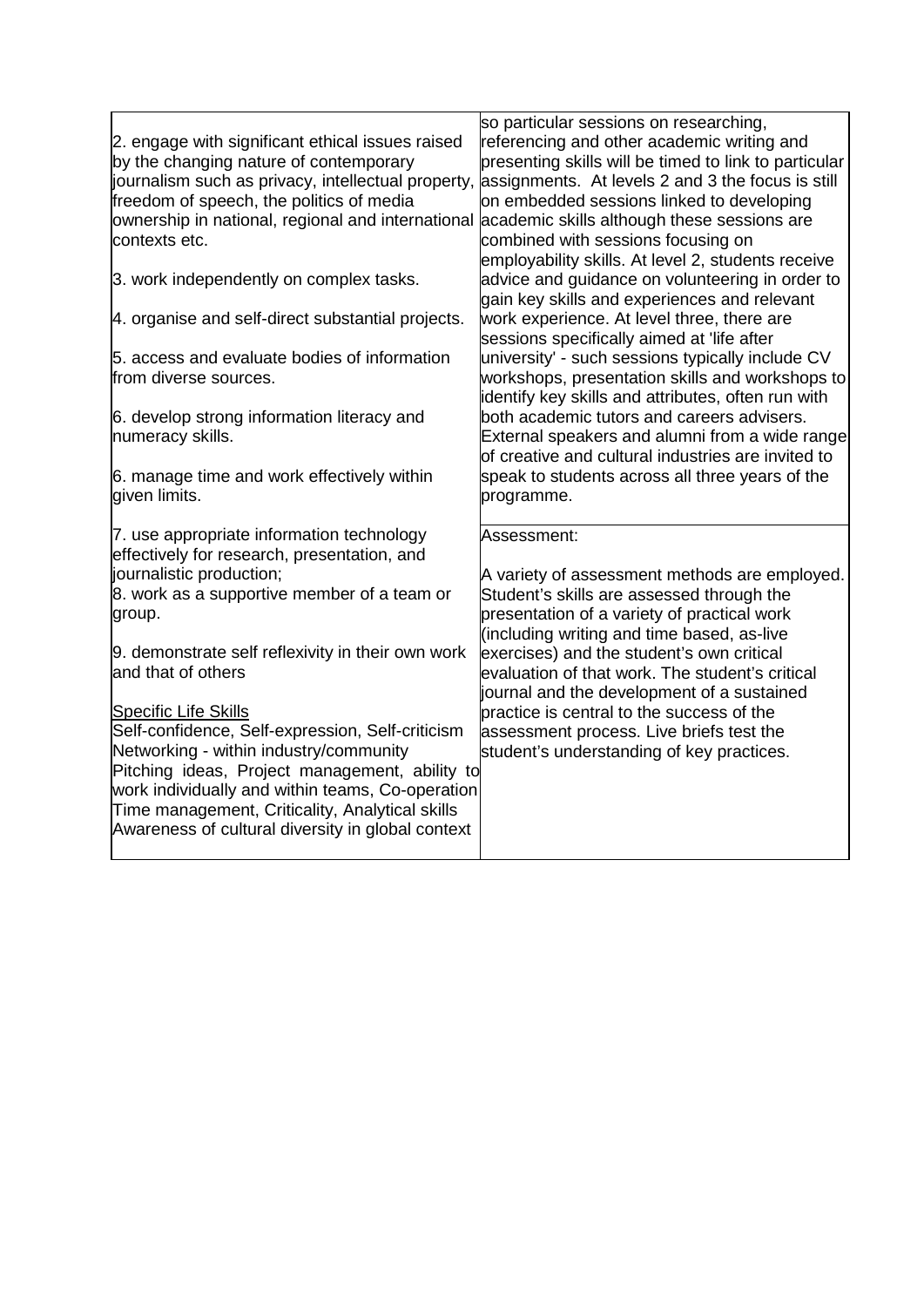|              |                   | Part 4: Programme Structure                                                     |                                                  |                                                 |
|--------------|-------------------|---------------------------------------------------------------------------------|--------------------------------------------------|-------------------------------------------------|
|              |                   |                                                                                 |                                                  |                                                 |
| <b>ENTRY</b> |                   | <b>Compulsory Modules</b><br>Newsgathering<br>UACALG-30-1                       | <b>Optional Modules</b><br>There are no optional | <b>Interim Awards</b><br>Credit requirements    |
|              |                   | Journalism and<br>Society<br>UACAJK-15-1                                        | modules at this stage of<br>the award            | 120 - Certificate in<br><b>Higher Education</b> |
|              | Year <sub>1</sub> | Introduction to Public<br><b>Relations and</b><br>Communications<br>UACAKF-15-1 |                                                  |                                                 |
|              |                   | Civic Journalism<br>UACAKA-30-1                                                 |                                                  |                                                 |
|              |                   | Multimedia<br>Journalism<br>UACAJJ-30-1                                         |                                                  |                                                 |
|              |                   | <b>Compulsory Modules</b><br><b>Broadcast Journalism 1</b><br>UACAJL-30-2       | <b>Optional Modules</b><br>There are no optional | <b>Interim Awards</b><br>Credit requirements    |
|              |                   | <b>Broadcast Journalism 2</b><br>UACAJM-30-2                                    | modules at this stage of<br>the award            | 240 - Diploma in<br><b>Higher Education</b>     |
|              | Year <sub>2</sub> | Researching<br>Journalism<br>UACAJP-15-2                                        |                                                  |                                                 |
|              |                   | Journalism and Public<br>Communication<br>UACAJX-15-2                           |                                                  |                                                 |
|              |                   | Media Law and Ethics<br>UACAKB-30-2                                             |                                                  |                                                 |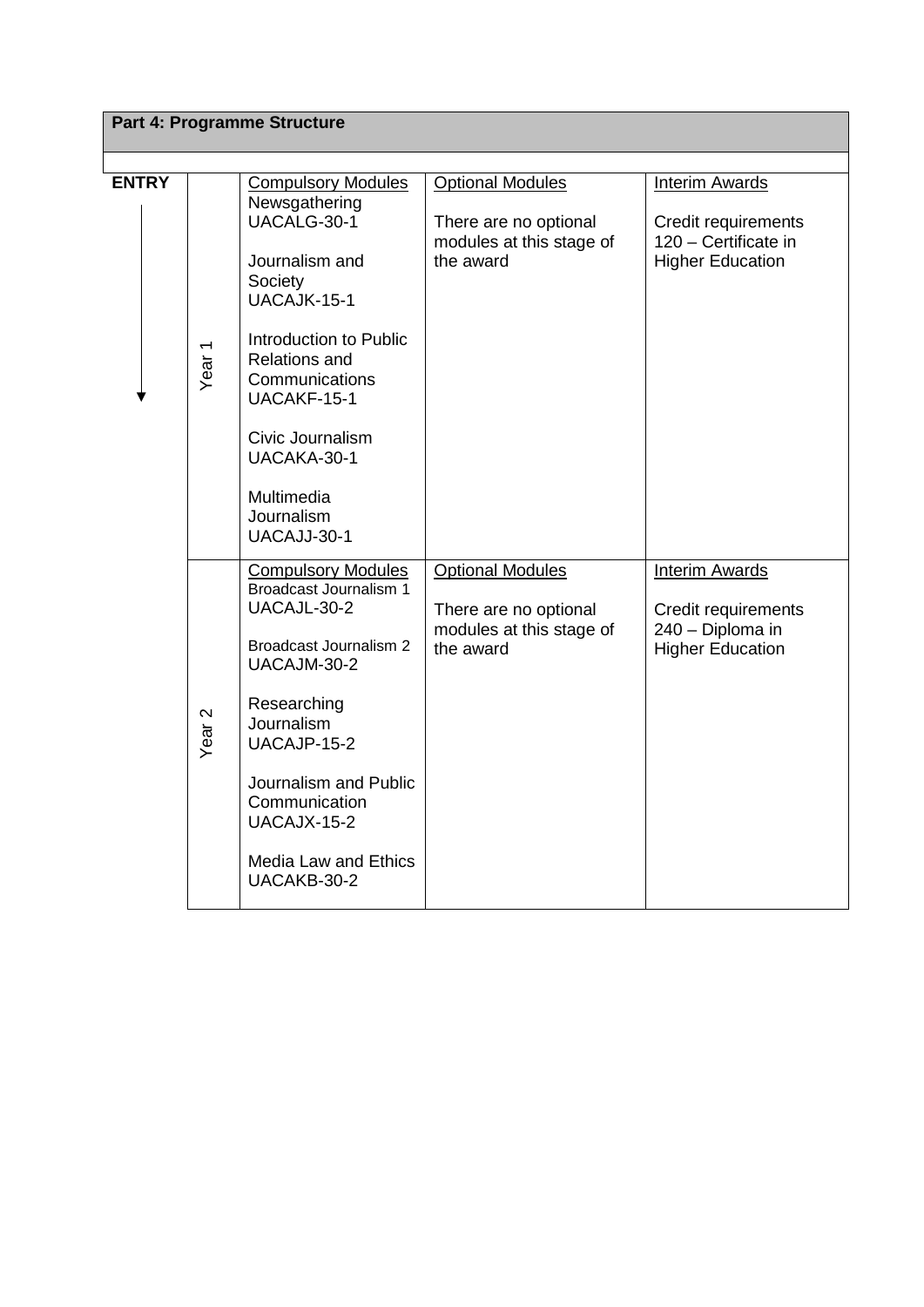| S<br>Year         | <b>Compulsory Modules</b><br><b>Journalism Futures</b><br><b>UACAH5-15-3</b><br>Multimedia<br>Journalism<br>UACPMH-30-3<br><b>Professional Practice</b><br><b>UACAL9-30-3</b> | <b>Optional Modules</b><br>Students must take 45<br>credits from the following<br>optional modules:<br>Project<br>UACAHT-30-3<br><b>Conflict Journalism</b><br>UACAKC-15-3<br>Media Campaigns and<br>Activism<br>UACAHG-15-3<br>Sport, Journalism and the<br>Media<br>UACAKE-15-3<br>Copywriting<br>UACAHH-15-3<br>Journalism Lab<br>UACAST-15-3<br><b>Feature Writing</b><br>UACASU-15-3<br>Global Journalism<br><b>UACASV-15-3</b> | <b>Interim Awards</b><br>Target/highest:<br>BA(Hons)<br>Default title: BA<br>Credit requirements<br>BA (Hons) - 360<br><b>BA - 300</b> |
|-------------------|-------------------------------------------------------------------------------------------------------------------------------------------------------------------------------|--------------------------------------------------------------------------------------------------------------------------------------------------------------------------------------------------------------------------------------------------------------------------------------------------------------------------------------------------------------------------------------------------------------------------------------|----------------------------------------------------------------------------------------------------------------------------------------|
|                   |                                                                                                                                                                               |                                                                                                                                                                                                                                                                                                                                                                                                                                      |                                                                                                                                        |
| <b>GRADUATION</b> |                                                                                                                                                                               |                                                                                                                                                                                                                                                                                                                                                                                                                                      |                                                                                                                                        |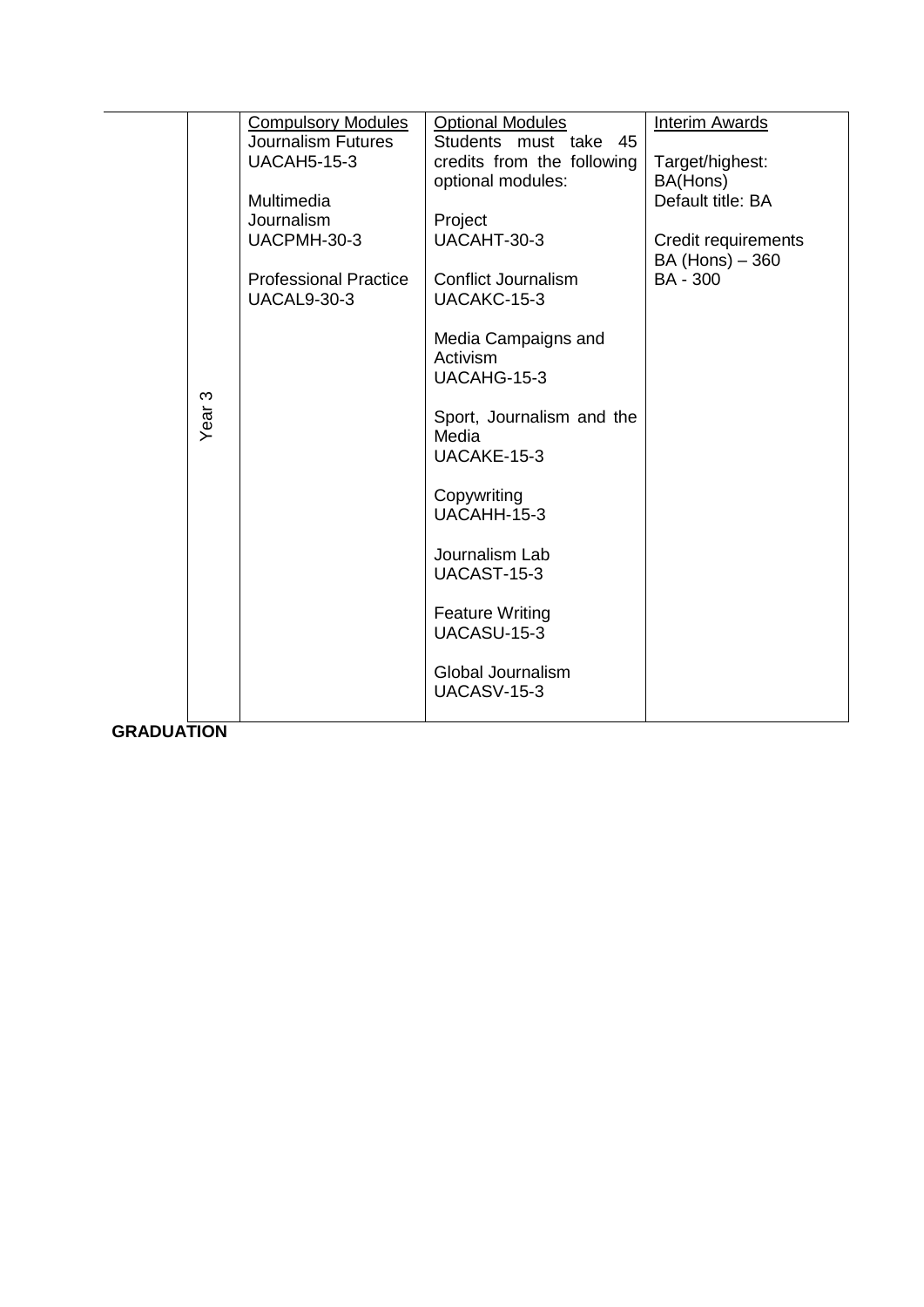# **PART TIME ROUTE**

| <b>ENTRY</b> |                   |                                                                                                                                                                                                    |                                                                                           |                                                                                                 |
|--------------|-------------------|----------------------------------------------------------------------------------------------------------------------------------------------------------------------------------------------------|-------------------------------------------------------------------------------------------|-------------------------------------------------------------------------------------------------|
|              | Year <sub>1</sub> | <b>Compulsory Modules</b><br>Newsgathering<br>UACALG-30-1<br>Civic Journalism<br>UACAKA-30-1                                                                                                       | <b>Optional Modules</b><br>There are no optional<br>modules at this stage of<br>the award | <b>Interim Awards</b><br>None                                                                   |
|              | Year <sub>2</sub> | <b>Compulsory Modules</b><br>Journalism and<br>Society<br>UACAJK-15-1<br>Introduction to Public<br><b>Relations and</b><br>Communication<br>UACAKF-15-1<br>Multimedia<br>Journalism<br>UACAJJ-30-1 | <b>Optional Modules</b><br>There are no optional<br>modules at this stage of<br>the award | <b>Interim Awards</b><br>Credit requirements<br>120 - Certificate in<br><b>Higher Education</b> |
|              | Year <sub>3</sub> | <b>Compulsory Modules</b><br>Broadcast Journalism 1<br>UACAJL-30-2<br><b>Broadcast Journalism 2</b><br>UACAJM-30-2                                                                                 | <b>Optional Modules</b><br>There are no optional<br>modules at this stage of<br>the award | <b>Interim Awards</b><br>None                                                                   |
|              | Year <sub>4</sub> | <b>Compulsory Modules</b><br>Researching<br>Journalism<br>UACAJP-15-2<br>Journalism and Public<br>Communication<br>UACAJX-15-2<br>Media Law and Ethics<br>UACAKB-30-2                              | <b>Optional Modules</b><br>There are no optional<br>modules at this stage of<br>the award | <b>Interim Awards</b><br>Credit requirements<br>240 - Diploma in<br><b>Higher Education</b>     |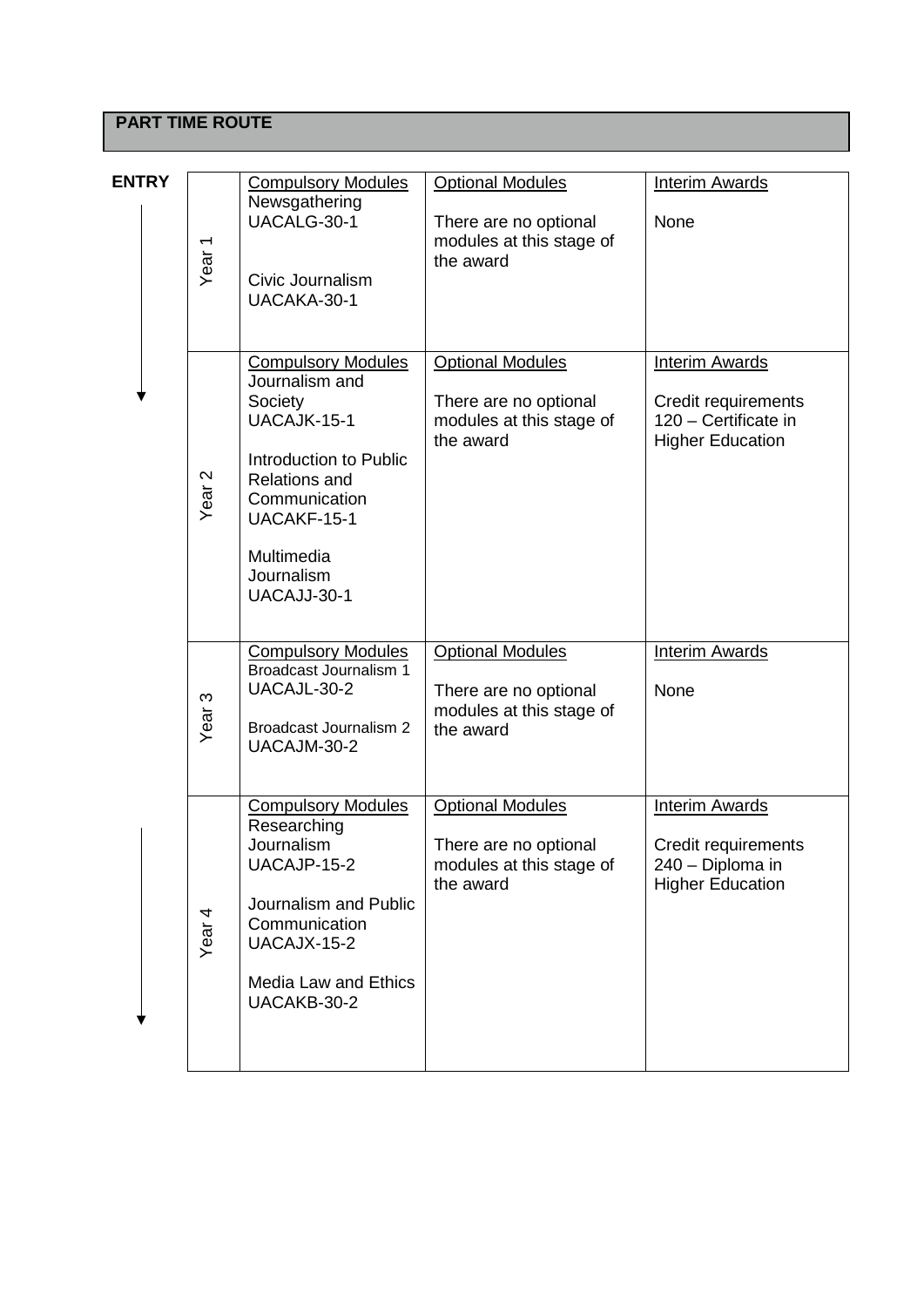# **PART TIME ROUTE**

| Year <sub>5</sub> | <b>Compulsory Modules</b><br><b>Journalism Futures</b><br><b>UACAH5-15-3</b><br><b>Professional Practice</b><br><b>UACAL9-30-3</b> | <b>Optional Modules</b><br>Students must take 15<br>credits from the following<br>optional modules:<br><b>Conflict Journalism</b><br>UACAKC-15-3<br>Media Campaigns and<br>Activism<br>UACAHG-15-3<br>Sport, Journalism and the<br>Media<br>UACAKE-15-3<br>Copywriting<br>UACAHH-15-3<br>Journalism Lab<br>UACAST-15-3<br><b>Feature Writing</b><br>UACASU-15-3<br>Global Journalism<br>UACASV-15-3 | <b>Interim Awards</b><br>None |
|-------------------|------------------------------------------------------------------------------------------------------------------------------------|-----------------------------------------------------------------------------------------------------------------------------------------------------------------------------------------------------------------------------------------------------------------------------------------------------------------------------------------------------------------------------------------------------|-------------------------------|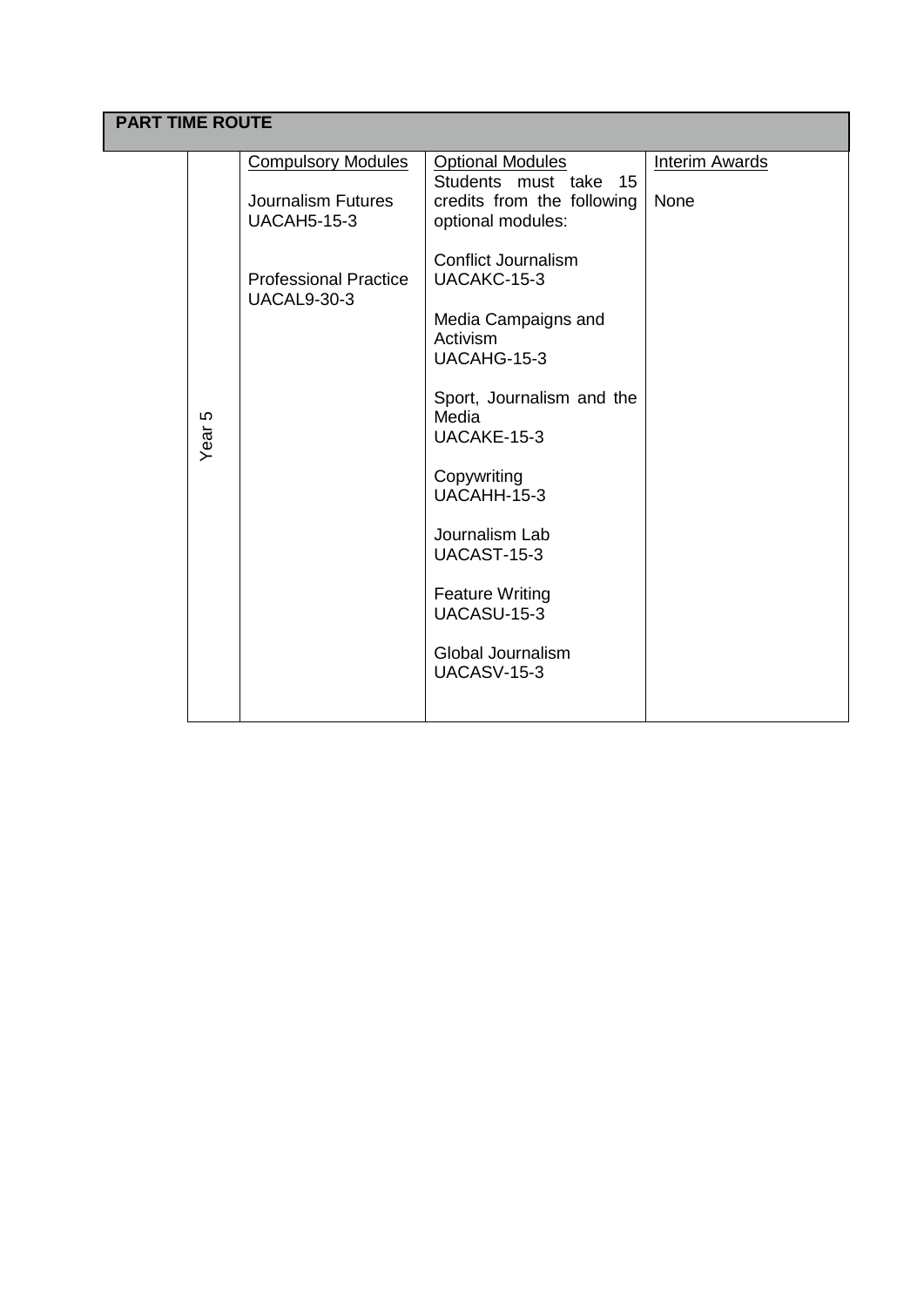|                   | <b>PART TIME ROUTE</b>                                               |                                                                                                                                                                                                                                                                                                                                                                                                                                      |                                                                                                                                        |  |  |  |  |
|-------------------|----------------------------------------------------------------------|--------------------------------------------------------------------------------------------------------------------------------------------------------------------------------------------------------------------------------------------------------------------------------------------------------------------------------------------------------------------------------------------------------------------------------------|----------------------------------------------------------------------------------------------------------------------------------------|--|--|--|--|
| Year <sub>6</sub> | <b>Compulsory Modules</b><br>Multimedia<br>Journalism<br>UACPMH-30-3 | <b>Optional Modules</b><br>Students must take 30<br>credits from the following<br>optional modules:<br>Project<br>UACAHT-30-3<br><b>Conflict Journalism</b><br>UACAKC-15-3<br>Media Campaigns and<br>Activism<br>UACAHG-15-3<br>Sport, Journalism and the<br>Media<br>UACAKE-15-3<br>Copywriting<br>UACAHH-15-3<br>Journalism Lab<br>UACAST-15-3<br><b>Feature Writing</b><br>UACASU-15-3<br>Global Journalism<br><b>UACASV-15-3</b> | <b>Interim Awards</b><br>Target/highest:<br>BA(Hons)<br>Default title: BA<br>Credit requirements<br>BA (Hons) - 360<br><b>BA - 300</b> |  |  |  |  |

# **GRADUATION**

# **Part 5: Entry Requirements**

The University's Standard Entry Requirements apply with the following additions:

All students will be interviewed on application.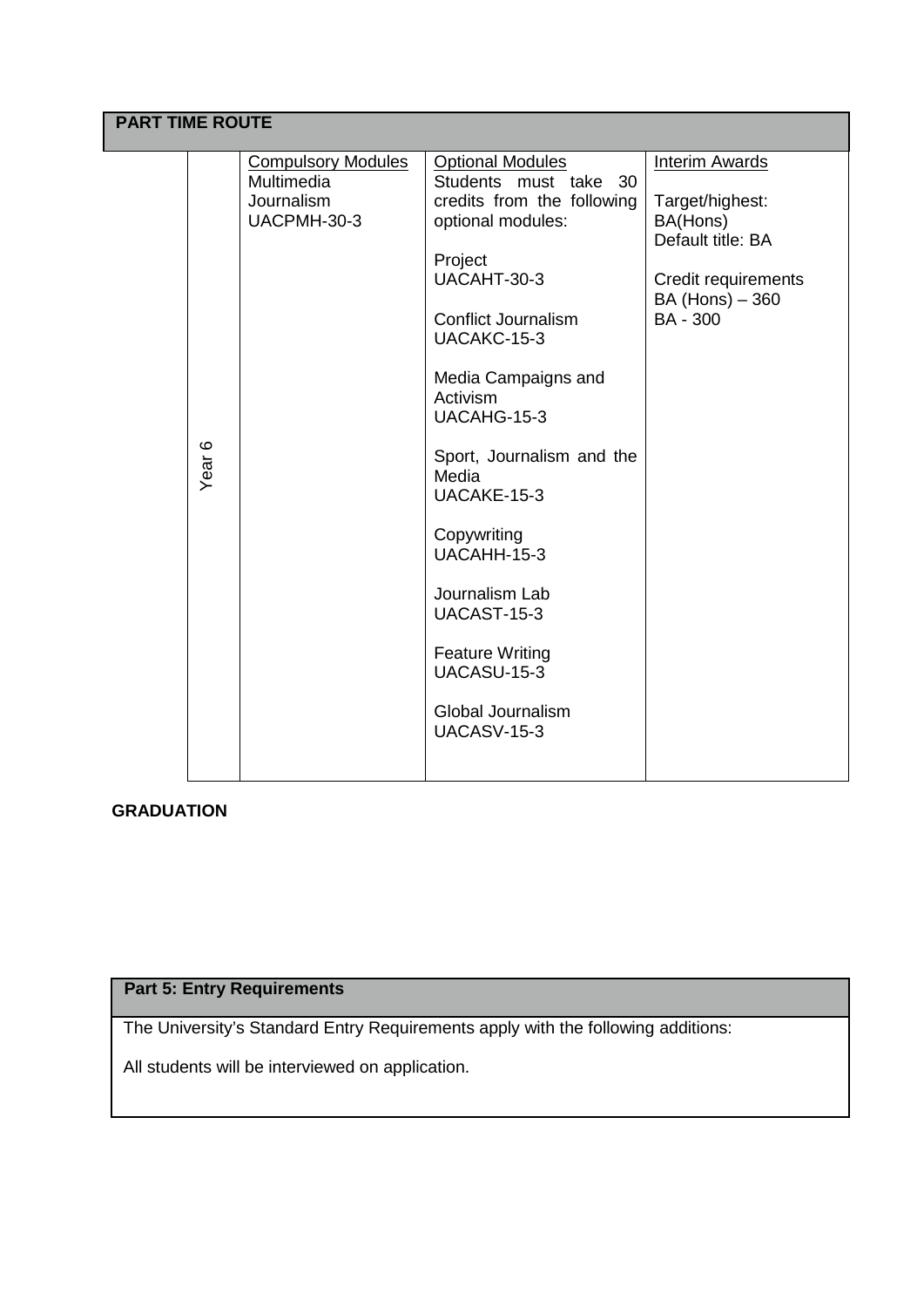### **Part 6: Assessment**

Approved to University Regulations and Procedures and in accordance with Academic Regulation G2.3R the British Journalism Training Council (BJTC) requires that there is no condonement or compensation applied to any module.

# **Assessment Map**

The programme encompasses a range of **assessment methods** including; essays, written examinations, practical portfolios, industry case study, reflective diary, presentation/pitch, research project, research proposal, critical appraisal, attendance. These are detailed in the following assessment map:

|                                      |                    | Unseen Written Exam  | Attendance           | Portfolio             | Oral assessment and/or<br>presentation | Essay    | Case study | Report / Project     | Dissertation | <b>Critical Appraisal</b> |
|--------------------------------------|--------------------|----------------------|----------------------|-----------------------|----------------------------------------|----------|------------|----------------------|--------------|---------------------------|
| <b>Compulsory</b>                    | UACALG-30-1        |                      | $\overline{A}$<br>10 | $\overline{A}$<br>65  |                                        |          |            | $\overline{B}$<br>35 |              |                           |
| <b>Modules</b><br>Level 1            | UACAJK-15-1        |                      | $\overline{A}$<br>10 |                       |                                        | Α<br>90  |            |                      |              |                           |
|                                      | <b>UACAKF-15-1</b> |                      | $\overline{A}$<br>10 | A<br>90               |                                        |          |            |                      |              |                           |
|                                      | UACAKA-30-1        | A<br>35              |                      | A<br>65               |                                        |          |            |                      |              |                           |
|                                      | <b>UACAJJ-30-1</b> |                      | A<br>10              | A<br>90               |                                        |          |            |                      |              |                           |
| <b>Compulsory</b>                    | <b>UACAJL-30-2</b> |                      |                      | $\overline{A}$<br>80  |                                        |          |            |                      |              | B<br>20                   |
| <b>Modules</b><br>Level <sub>2</sub> | UACAJM-30-2        |                      |                      | $\overline{A}$<br>100 |                                        |          |            |                      |              |                           |
|                                      | <b>UACAJP-15-2</b> |                      |                      |                       |                                        |          |            | A<br>70              |              | B<br>30                   |
|                                      | <b>UACAJX-15-2</b> |                      |                      |                       |                                        | Α<br>100 |            |                      |              |                           |
|                                      | UACAKB-30-2        | $\overline{A}$<br>40 |                      | A<br>60               |                                        |          |            |                      |              |                           |
| <b>Compulsory</b>                    | <b>UACAH5-15-3</b> |                      |                      |                       |                                        | A<br>100 |            |                      |              |                           |
| <b>Modules</b><br>Level 3            | <b>UACAL9-30-3</b> |                      |                      |                       | A<br>40                                |          |            | A<br>40              |              | $\overline{A}$<br>20      |
|                                      | <b>UACPMH-30-3</b> |                      |                      |                       | $\overline{A}$<br>40                   |          |            | A<br>40              |              | A<br>20                   |
| <b>Optional</b>                      | <b>UACAHT-30-3</b> |                      |                      | $\overline{A}$<br>80  |                                        |          |            | $\overline{A}$<br>20 |              |                           |
| <b>Modules</b><br>Level 3            | <b>UACAKC-15-3</b> |                      |                      |                       |                                        | A<br>100 |            |                      |              |                           |

## **Assessment Map for** *Journalism (Hons) BA*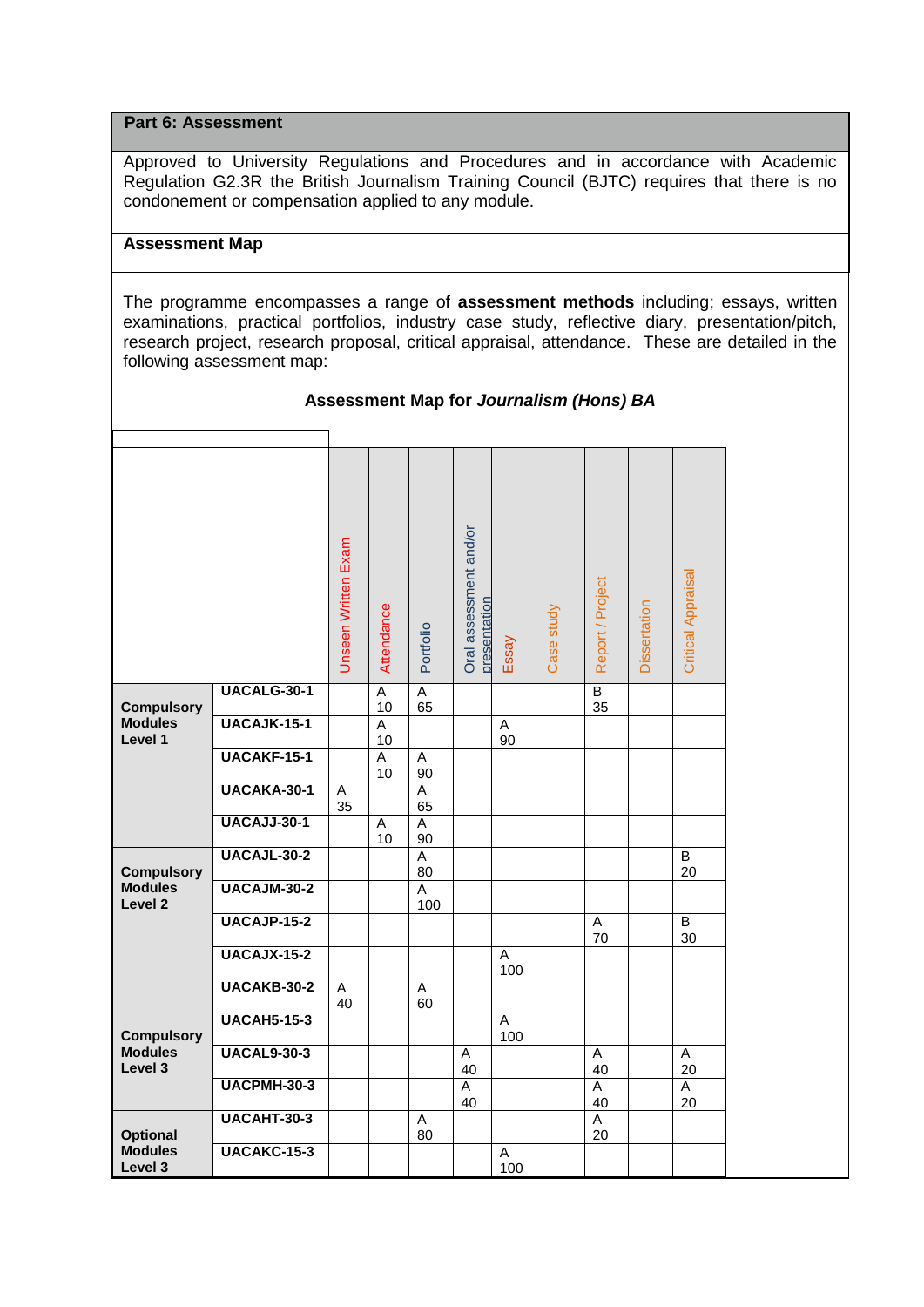| <b>Part 6: Assessment</b> |                    |  |          |  |          |  |  |  |  |  |  |
|---------------------------|--------------------|--|----------|--|----------|--|--|--|--|--|--|
|                           | <b>UACAKE-15-3</b> |  |          |  | A<br>100 |  |  |  |  |  |  |
|                           | <b>UACAHH-15-3</b> |  | A<br>100 |  |          |  |  |  |  |  |  |
|                           |                    |  |          |  |          |  |  |  |  |  |  |

#### **Teaching, learning and assessment strategies to enable learning outcomes to be achieved and demonstrated**

At UWE, Bristol there is a policy for a minimum average requirement of 12 hours/week contact time over the course of the full undergraduate programme. This contact time encompasses a range of face:face activities as described below. In addition a range of other learning activities will be embedded within the programme which, together with the contact time, will enable learning outcomes to be achieved and demonstrated.

On the BA (Hons) Journalism programme teaching is a mix of essays, written examinations, practical portfolios, industry case studies, reflective diaries, presentation/pitch, research projects, research proposal, critical appraisals and supervision of live briefs.

 $A \cdot$  Scheduled = 37%

- B: Independent  $= 58\%$
- C: Placement = 5%

Scheduled hours in total  $= 912$ 

 $S1:$ Scheduled hours: 300 Average over 24 weeks: 12.5 NB: This includes 24 PAL hours.

 $L2$ Scheduled hours: 348 Average over 24 weeks: 14.5

L3 Scheduled hours: 264 Average over 24 weeks: 11

## *Average over programme: 13 hours*

**Scheduled learning** includes lectures, seminars, tutorials, project supervision, demonstration, practical classes and workshops; fieldwork; external visits; work based learning; supervised time in studio/workshop. Scheduled sessions may vary slightly depending on the module choices made.

**Independent learning** includes hours engaged with essential reading, case study preparation, assignment preparation and completion etc. These sessions constitute an average time per level as indicated in the table above. Scheduled sessions may vary slightly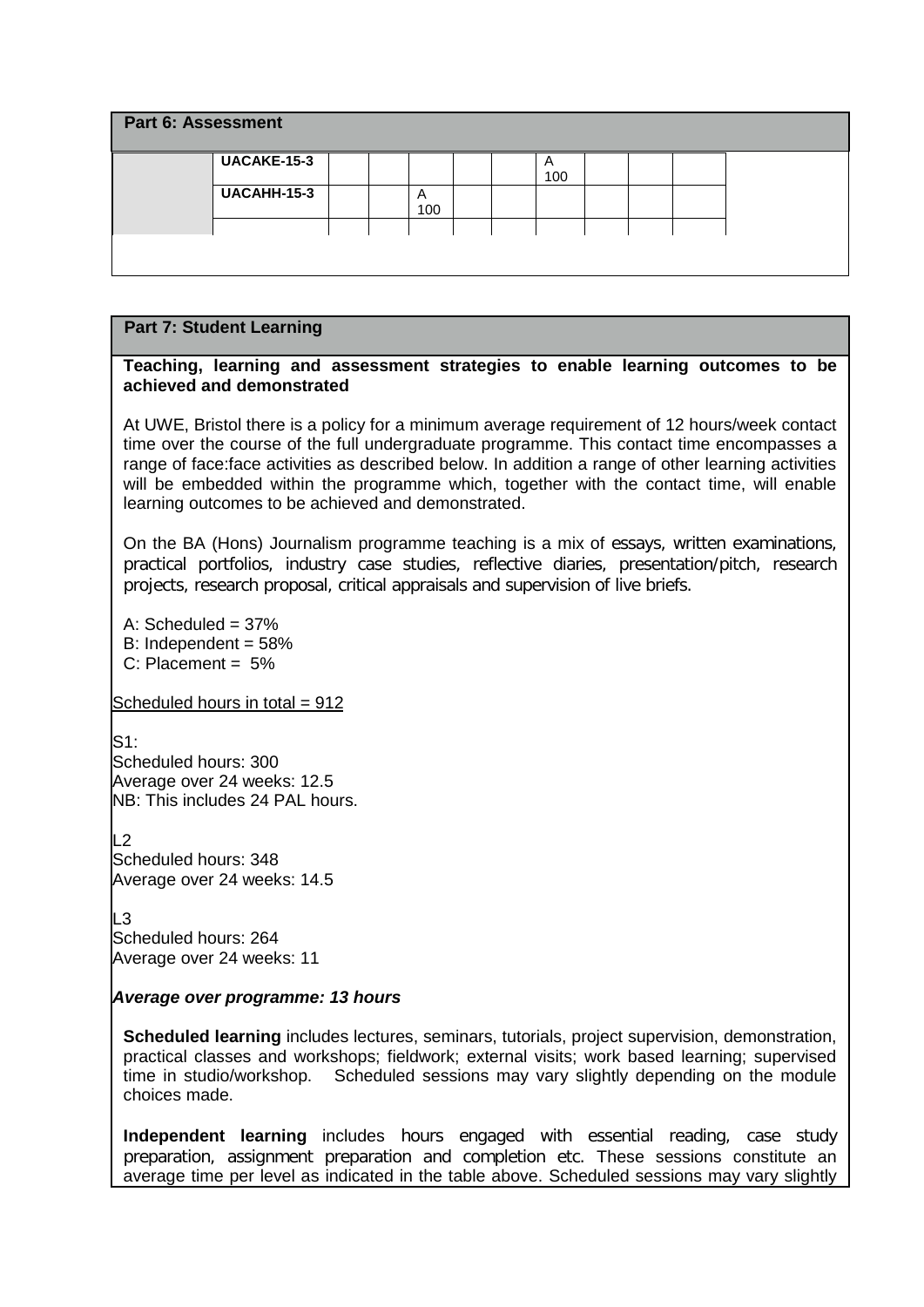depending on the module choices made.

**Placement learning**: may include a practice placement, other placement. This constitutes an average per level as indicated above.

# **Description of Distinctive Features and Support**

1) Multimedia/Broadcast News Days operate throughout and require students to work as an integrated team, replicating the day to day activities of print, broadcast and multimedia news professionals. Students will, during the course of their studies, take on all the roles (for example, reporter, producer, director, news reader, camera operator) necessary to produce a news broadcast for both television and radio.

 2) Students will be offered industry live briefs as a means of completing coursework in semester three. Strong partnerships with key journalism enterprises in Bristol ensure opportunities for placements/internships and knowledge exchange.

 3) New multimedia journalism studios for 2012 ensure students are taught in a state of the art, facility. There is a commitment to update these regularly in line with current industry standards.

 4) Staff expertise covers recent and relevant industry practice across all journalistic platforms for national and international producers.

# **SUMMARY DISTINCTIVE FEATURES:**

- Practical induction to the programme, its lecturers and resources
- Central engagement with the contemporary media in its local, national and global contexts
- Strong emphasis placed on acquiring the skills, attributes, behaviours and knowledge to think entrepreneurially and build templates to manage a portfolio career and the ability to operate as a freelancer
- Innovative approaches to critical and creative learning, including blended learning, student-led research and extensive practice and field-work.
- Comprehensive handbooks, readers, manuals, and online resources for all modules
- Tutorials and online forums for student support and communication
- Industry standard specialist media production facilities and resources.
- Expert technical instructors
- Strong links with the regional public relations, media and creative industries
- Work placement and experience opportunities
- A wide range of teaching and learning strategies and modes of assessment
- A strong emphasis on the development of technical, critical and creative skills and aptitudes.

At UWE the teaching, learning and assessment strategy encourages students to assume responsibility for many aspects of their learning and staff to take responsibility for facilitating that learning. The balance of student and staff responsibility varies according to individual student profiles, academic level and according to the nature of the learning outcomes the students are expected to meet. UWE has a teaching and learning philosophy that is student-centered and intentional-learning based. Student-centered learning focuses on the students' needs, interests and learning styles, with the teacher acting as a facilitator of learning. Intentional-learning helps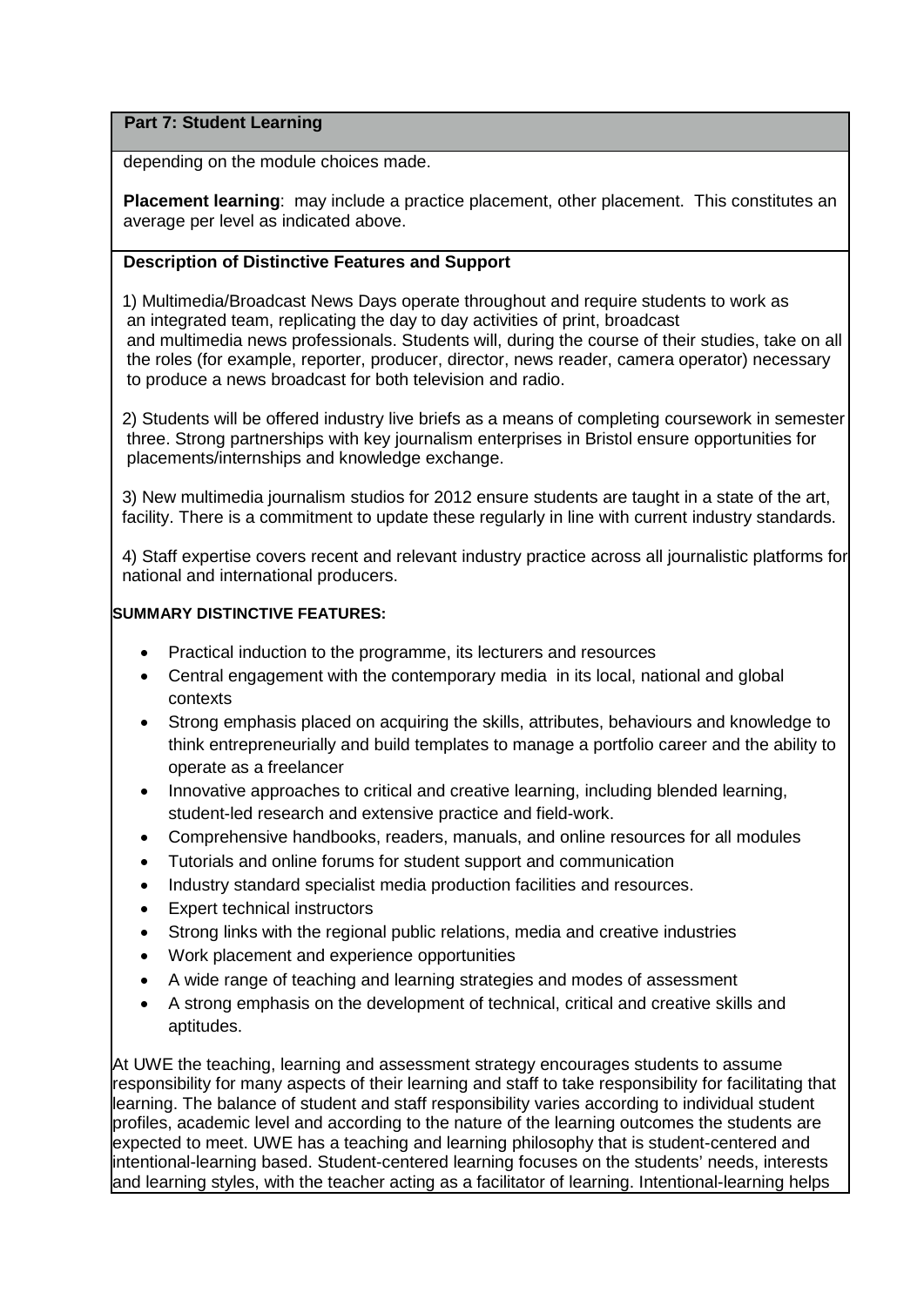students' develop an explicit understanding of their own approach to learning as well as confidence in their discipline-specific knowledge-base. This also facilitates students in gaining generic and meta-cognitive skills.Ultimately, the aim of this programme is to enable students to progress to a high level of autonomy in their learning and to view that learning as an ongoing process over which they have some control, about which they are able to make active choices, and which they are free to challenge.

To achieve this, an appropriate blend of learning approaches and opportunities have been integrated throughout the programme with an overall emphasis on active student participation. The Journalism Programme blends face to face learning in medium and small groups (lectures, seminars, timed virtual production exercises, masterclasses and workshops) supported by on-line learning through the institutional Virtual Learning Environment and bespoke module websites, together with exposure to real life examples through case studies, field trips and guest lectures. There is a significant requirement for students to work independently throughout the programme – both individually and in groups - with the level of this independence increasing as the student moves from level one to level three.

Lectures show by example various techniques of explanation, argument, close analysis and connective thinking, and help students to identify the range of issues and objects of study they can examine during the course of their degree. At level three these lectures (including guest speakers from a range of professions and industries) will increase in complexity and introduce more direct engagement with professional contexts and expectations both in terms of academic scholarship and practical projects.

Seminars provide opportunities for the students to engage directly with the lecture, reading and screening materials and to develop their skills in articulating their understanding and for the development of oral skills in debate and discussion.

Workshops engage students in time-based production exercises which engage students within real world modes of delivery.

Teaching is based on research literature, professional experience and significant use of debate and discussion. Through discussion and through written feedback students are challenged to defend their thinking.

Assessment is an integral part of the teaching and learning process. The range of assessments indicated have been incorporated to:

- test the students' ability to integrate concepts, theories and practice;
- ascertain their learning strengths and weaknesses and continuing development needs;
- provide opportunities for formative assessment and feedback;
- expose them to a variety of assessment methods in order to promote the growth of their lifelong learning skills.

# **LEARNING RESOURCES**

Students benefit from an enriched taught curriculum through high level research and engaged knowledge exchange undertaken by the staff teaching on the programme. In addition, they are taught by an experienced, international staff of media practitioners. They are also taught by expert technical support staff. The library resources (physical and online) are excellent, having been in development since the early 1990s when UWE's media course sand continually updated to ensure that students have access to up to the minute academic and professional research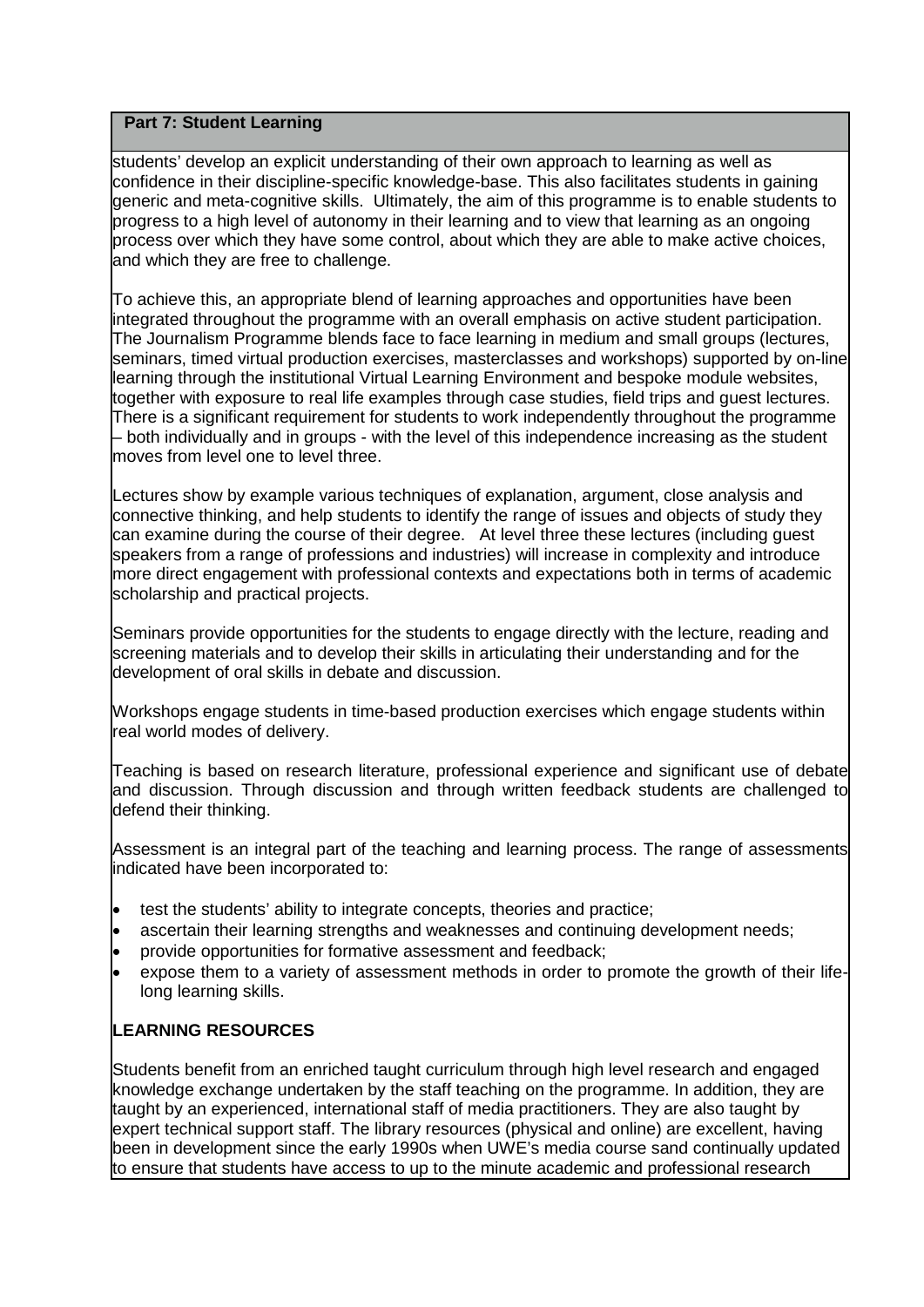publications relevant to their subject specialisms. Geographically students will benefit from learning in the centre of the South West's creative and cultural industries. In addition, students will benefit from work placement and knowledge exchange links with Bristol's local and regional media.

UWE is committed to invest in technology to meet contemporary professional standards on a rolling basis.

# **STUDENT SUPPORT AND GUIDANCE**

Student support is provided at UWE by all academic staff, and module leaders in particular for or all issues relating to the content and delivery of the module. Additional support and guidance is provided by Programme Managers and Year Tutors who are also responsible for ensuring both the collection of and response to student feedback using student representatives and Programme Management Committees. The University's Graduate Development Programme offers tailored student support focusing on academic study skills and employability. Further support is provided through the One University Administration, including the Programme Administrators, and Student Advisers. Where necessary, student advisers can provide timely, accurate and confidential advice on all aspects of the provision. This may include advice relating to fees, assessment arrangements, late work and extenuating circumstances procedures, option choice, timetabling, examination and progression counseling, as well as where and how to access the support provided by the University

The Global Student Support team provides information and advice as well as social events and activities to assist international students in adapting to life in the UK. These include a 'global guide' mentoring team, an additional induction week, and the provision of specific literature and language and academic writing programmes to assist with their study. Further support is provided by the Faculty's International Student Coordinator.

All students have a formal induction process to socialise them to university life and to provide them with the means to access the support that they may require during their study at UWE. We offer students regularly updated guides to university policies and procedures as well as advice on where to find further online and face to face sources of support. There are a range of central services offered to all students. These include: Accommodation services, the Health and Wellbeing Centre, for support on emotional and well being issues, the Advice and Enquiry centre for queries relating to fees and funding, and central advice and information on careers, volunteering, and internship opportunities. The university has a range of sports facilities, and libraries on each campus with study zones and assistive technology for disabled users. The Living Centre offers inclusive, pastoral care to students of all faiths and none.

There are also opportunities to join the Centre for Performing Arts, and an active and inclusive Student Union, which runs its own student newspaper and radio station.

Students seeking employment opportunities during their studies have access to UWE Careers consultants and are also encouraged to develop valuable skills by volunteering within the Community.

The University's Disability Resource Service offers holistic support for disabled students and can provide specialist help and advice on funding and resources. The Disability Service works with teaching staff in order to provide effective support for individuals and offers a coordination service for support workers. The service also coordinates staff development on disability issues and provides information and advice to academic, administrative and support staff, and to students.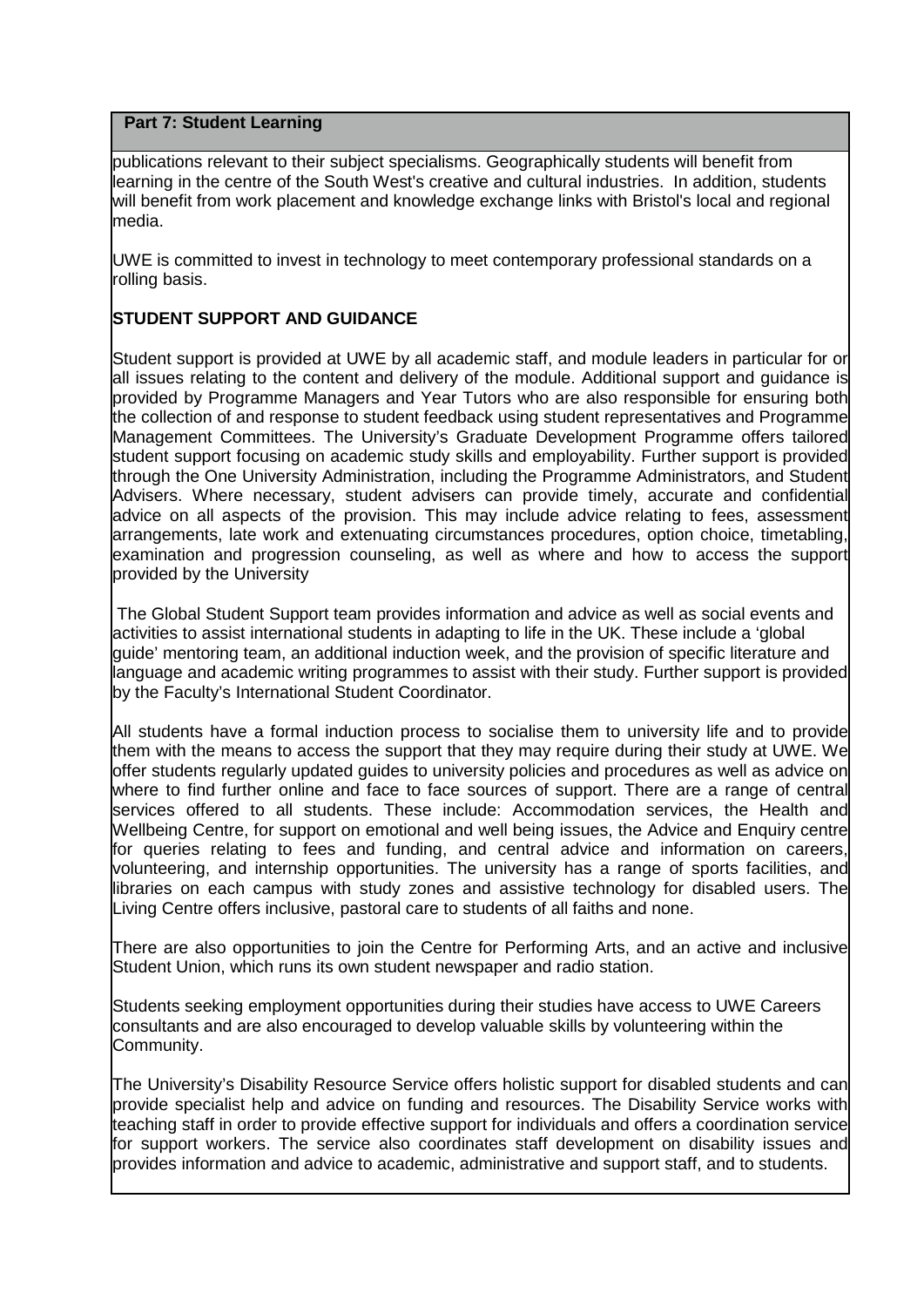At UWE, in addition and supporting the student's progression from level 1 to level 3, all students will have the opportunity to participate in the University's Graduate Development Programme (GDP) (for the generic UWE GDP specification see www.uwe.ac.uk/gdp). GDP lasts throughout the student's programme of study and each level focuses on different aspects of the student's overall development. For example, level 1 focuses on developing the students' learning styles and approaches to learning, whereas employability is the predominant focus at level 2.

# **Part 8: Reference Points and Benchmarks**

QAA subject benchmark statements

# **Reference points/benchmarks**

*University Mission and Vision* The university strategy guiding developments at Faculty level are at this link<http://www1.uwe.ac.uk/aboutus/visionandmission/strategy/strategydocuments.aspx>

*Subject benchmarks* Curriculum content, development and progression and teaching and learning approaches within this programme are in line with QAA subject benchmark recommendations for Communication, Media, Film and Cultural Studies. These include the breadth and depth of knowledge being offered, the coherence of the programme's structure, and the use of a wide range of teaching and learning models and assessment practices.

SEEC Southern England Consortium for Credit Accumulation and Transfer Credit - Level Descriptors have<br>been consulted in the design of the learning outcomes. These can be found been consulted in the design of the learning outcomes. These can be found at www.**seec**.org.uk/.../**seec**-credit-**level**[-descriptors-2010-revised-2004](http://www.seec.org.uk/.../seec-credit-level-descriptors-2010-revised-2004)

*University teaching and learning policies:* A full description of the regulations and policies governing student learning and teaching can be found at<http://acreg.uwe.ac.uk/>

S*taff research and professional expertise:* All members of the Journalism teaching team are engaged in research or professional practice and engage with a wide range of professional contacts and published work to inform the academic content of this programme.

*Employer interaction/feedback:* Staff are actively involved in their own practice and knowledge exchange activities with partnerships across a broad range of commercial and non-commercial organisations within the fields of journalism, media and the creative industries. We have also drawn on advice from our industry contacts in the development of this programme

Two recent reports spell out the need for graduates with the skills we will develop in this programme: "The Fuse. Igniting High Growth for Creative, Digital and Information Technology Industries in the UK", Council for Industry and Higher Education (CIHE), September 2010.

(http://www.cihe.co.uk/wp-content/themes/cihe/document.php?file=1009TheFuse.pdf) contains the following key points:

The technology and content industries currently contribute £102 billion in gross value added to the UK economy. Reportedly 80% of the US's productivity advantage over the UK is derived from better use of digital technology.

• Over 2.5 million employees and freelancers work in the content and technology industries in the UK. The growth in the number of people working in technology occupations has run at twice the UK average over the past eight years and forecast employment growth to 2018 is four times the UK average.

UK Higher Education must enable a broader range of mature students to retrain for Creative, Digital and IT industries and fill its skills gaps.